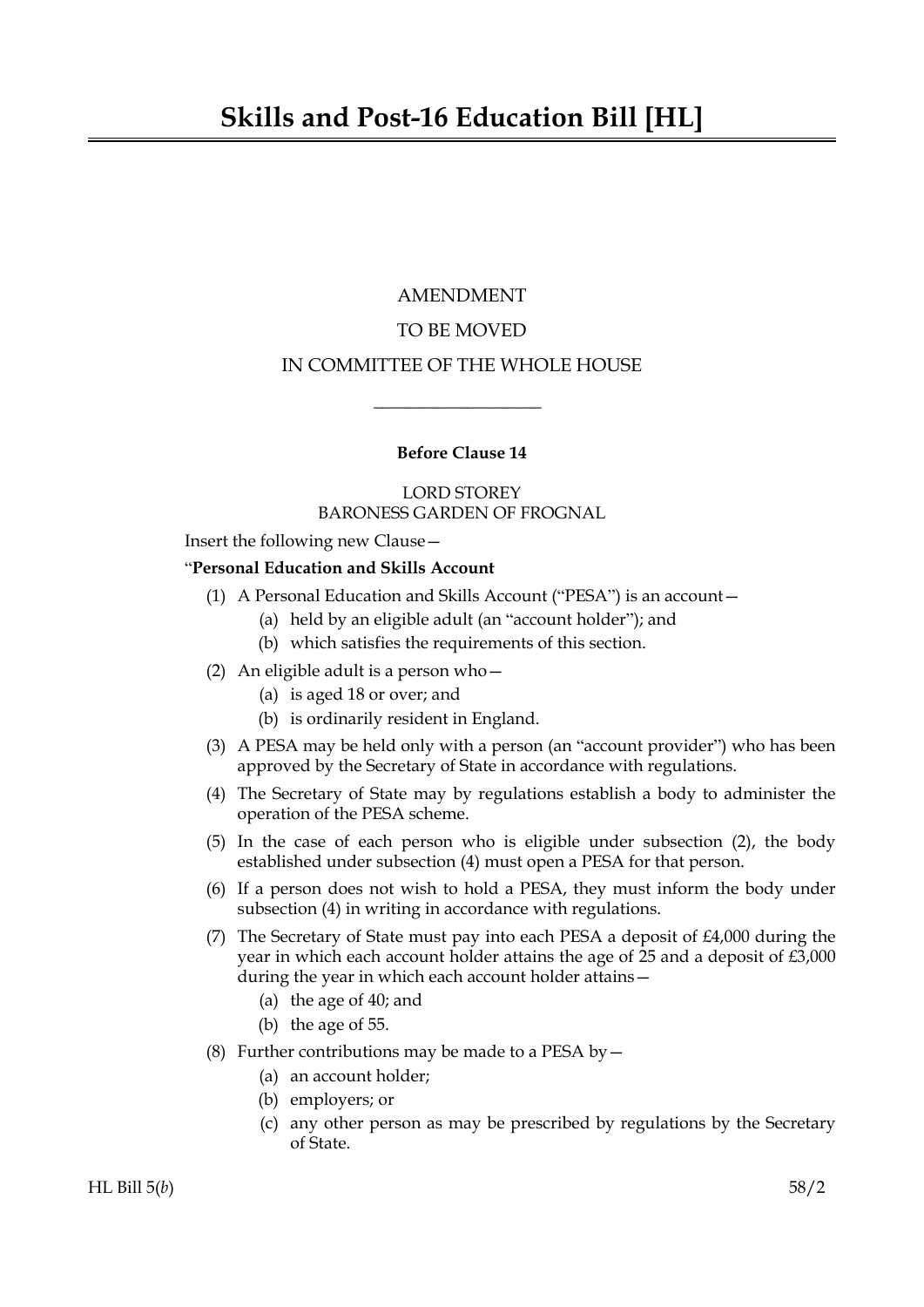#### **Before Clause 14** *- continued*

- (9) At any time after an account holder has attained the age of 25, they may transfer funding from their PESA to an approved institution for their chosen education or training course.
- (10) For the purposes of subsection  $(9)$  an "approved institution" is  $-$ 
	- (a) a "relevant provider" under section 18;
	- (b) such other education or training providers as may be approved by the Office for Students.
- (11) Prior to an account holder making an initial funding transfer, the National Careers Service must offer a careers guidance consultation to that account holder."

#### *Member's explanatory statement*

*This amendment provides for individual "skills wallets" which may be used by a person to pay for education and training courses throughout their lifetime. The Government will make a payment of £4,000 when an individual turns 25 and then two further payments of £3,000 when an individual turns 40 and 55.*